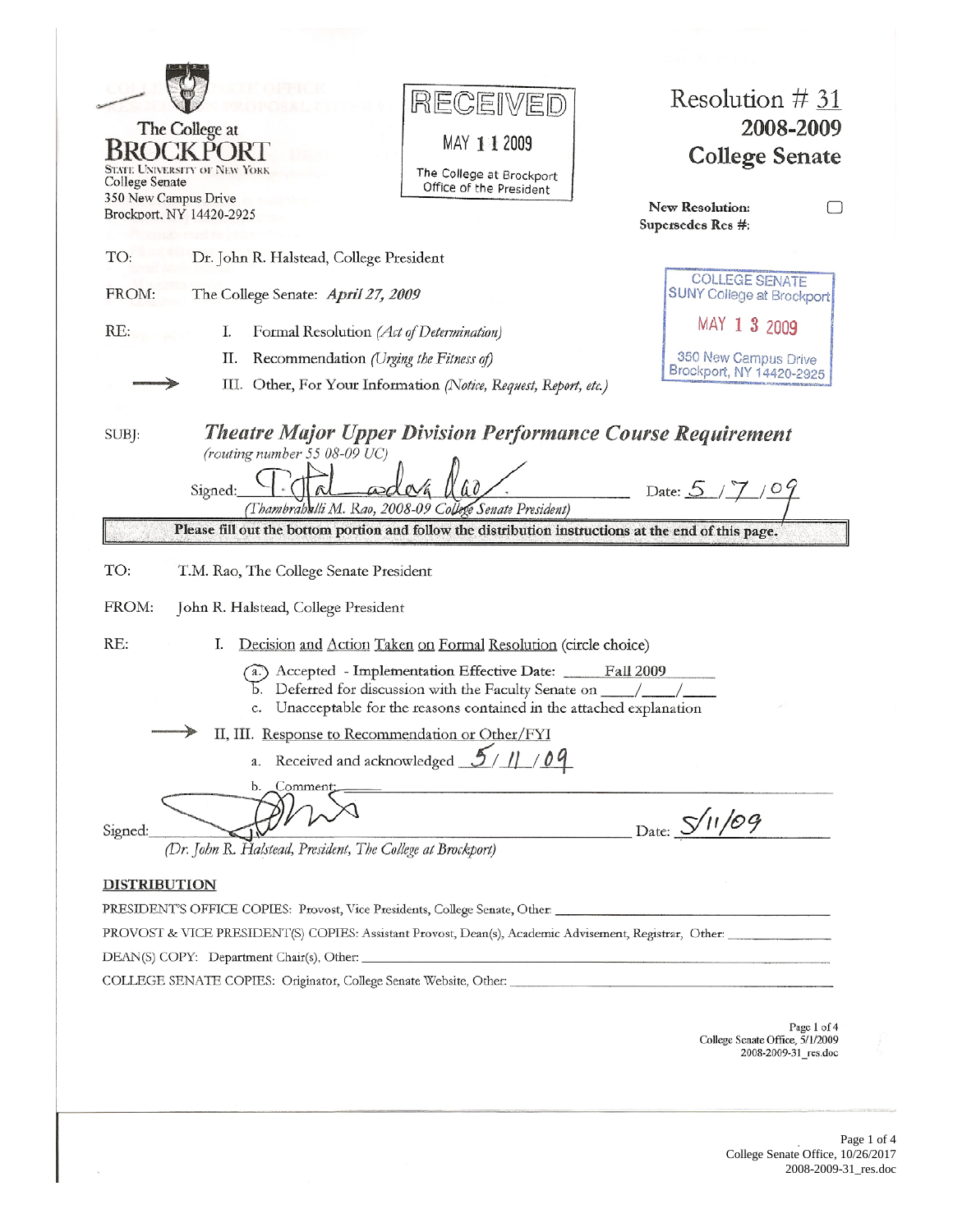## **COLLEGE SENATE OFFICE RESOLUTION PROPOSAL COVER PAGE**

*Routing # assigned by Senate Office*

*Use routing number and title in all reference to this proposal.*

### **Replaces Resolution #**

## **DEADLINE FOR SUBMISSIONS: FEBRUARY 28**

Incomplete proposals or proposals received after the deadline may not be reviewed until next semester.

**INSTRUCTIONS** – please, no multiple attachments – each proposal must be submitted electronically as one document.

- Submit only complete proposals. Include support letters from department chair and dean.
- Proposals must be prepared individually in Word format using committee guidelines available at brockport.edu/collegesenate/proposal.html.
- Fill out this cover page for each proposal and insert it electronically as the front page of your document. (/collegesenate/proposal.html)
- Email whole proposal with cover page as one attachment t[o senate@brockport.edu](mailto:fsenate@brockport.edu) and [facprez@brockport.edu](mailto:facprez@brockport.edu).
- All updates must be resubmitted to the Senate office with the original cover page including routing number.
- Questions? Call the Senate office at 395-2586 or the appropriate committee chairperson.

#### 1. **PROPOSAL TITLE:** Please be somewhat descriptive, ie. *Graduate Probation/Dismissal Proposal* rather than *Graduate Proposal*. Slight Change in Theatre Major - Upper Division Performance Course Requirement

### **2. BRIEF DESCRIPTION OF PROPOSAL:**

Include Upper Division Design/Technology Courses in Upper Division Performance Course Requirement

### **3. WILL ADDITIONAL RESOURCES AFFECTING BUDGET BE NEEDED? \_XX NO \_\_\_ YES EXPLAIN YES**

### **4. HOW WILL THIS EFFECT TRANSFER STUDENTS:**

Eliminate need for design/tech emphasis students to take advanced acting courses

### **5. ANTICIPATED EFFECTIVE DATE: Fall 2009**

#### **6. SUBMISSION & REVISION DATES:** PLEASE PUT A DATE ON ALL UPDATED DOCUMENTS TO AVOID CONFUSION.

| <b>First Submission</b> | <i>Jpdated on</i>                   | Updated on | $- -$<br>Updated on |
|-------------------------|-------------------------------------|------------|---------------------|
| 2009<br>26 February     | 2009 (Dean's letter)<br>April<br>14 |            |                     |

#### **7. SUBMITTED BY: (contact person)**

| ____<br>___<br>___<br>Name | .<br>$-$ man $-$<br>'CIIL | hone                                                                | $\sim$ $\sim$<br>Emai.           |
|----------------------------|---------------------------|---------------------------------------------------------------------|----------------------------------|
| Iph.<br>าท<br>ъc           | hant $r$<br>au L<br>.     | $\overline{\phantom{a}}$<br>$- - - -$<br>. .<br>$\cdot$ / $\sim$ 1. | orah<br>"brr<br>OCKDOLL.<br>edu. |

### **8. COMMITTEES TO COPY: (Senate office use only)**

| <b>Standing Committee</b>                                                                                                        | <b>Forwarded For Approval To</b> | Dates                   |
|----------------------------------------------------------------------------------------------------------------------------------|----------------------------------|-------------------------|
| - Enrollment Planning & Policies                                                                                                 | Committee for approval           | 4/8/09                  |
| - Faculty & Professional Staff Policies                                                                                          | <b>Executive Committee</b>       | 4/27/09                 |
| - General Education & Curriculum Policies *                                                                                      | GED to Vice Provost              |                         |
| <b>Graduate Curriculum &amp; Policies</b>                                                                                        | Senate                           | $5/4/09$ - announcement |
| <b>Student Policies</b>                                                                                                          | College President                |                         |
| __Undergraduate Curriculum & Policies                                                                                            | <b>OTHER</b>                     |                         |
| * follow special Gen Ed procedures for submission of General Education<br>proposals at "How to Submit Proposals" on our Website. | REJECTED -WITHDRAWN              |                         |
| NOTES:                                                                                                                           |                                  |                         |
|                                                                                                                                  |                                  |                         |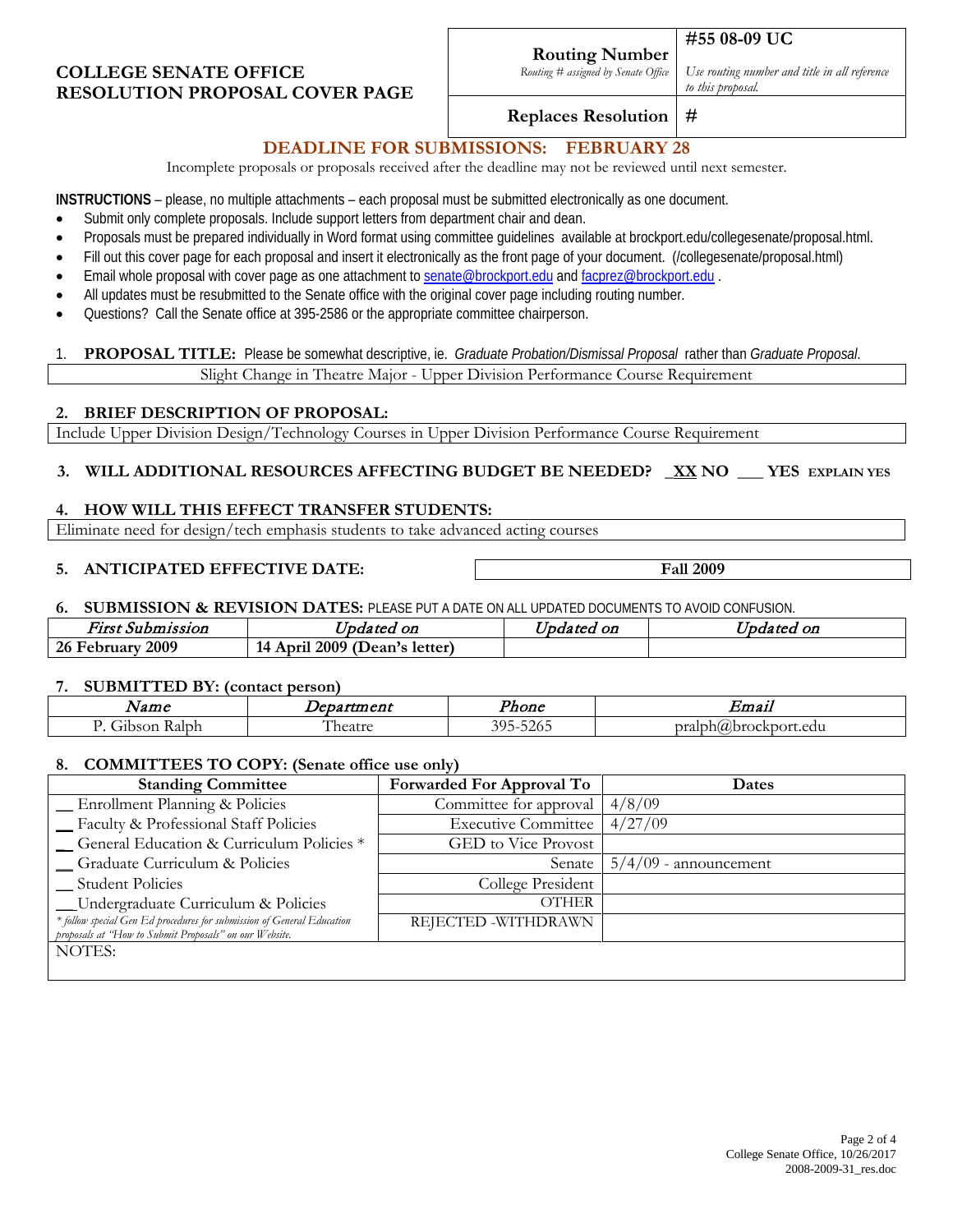## RATIONALE

At the request of the design and technology faculty of the Department of Theatre, the Department Curriculum Committee reviewed the core course requirement of "One Upper Division Performance course" as it pertains to students who have a design and technology emphasis.

Prior to the "Minimal Revision to Major in the Department of Theatre Curriculum" (College Senate Resolution 19-2005-2006), a revision suggested for accreditation, THE 351, Directing, was included in the list of courses that could satisfy the "One Upper Division Performance Course". Students whose area of emphasis was not in the area of acting i.e. performance, selected THE 351 as their Upper Division Performance Course.

Since the minimal revision took effect, students in the design/technology emphasis area have been required to take a skill course above the introductory level in a performance area for which they are frequently ill suited. In addition, their ability to complete a compliment of courses suited to their field (costuming, lighting, and scenic design for example) has become protracted.

|                                                                          | <b>CURRENT</b><br><b>PROPOSED</b> |                                               |                                      |                             |   |
|--------------------------------------------------------------------------|-----------------------------------|-----------------------------------------------|--------------------------------------|-----------------------------|---|
| <b>Plus One Upper Division Performance Course</b>                        |                                   | <b>Plus One Upper Division Performance or</b> |                                      |                             |   |
|                                                                          |                                   |                                               | <b>Design/Technology Course</b>      |                             |   |
| <b>THE 322</b>                                                           | Intermediate Acting (B)           | 3                                             | <b>THE 322</b>                       | Intermediate Acting (B)     | 3 |
| <b>THE 323</b>                                                           | Advanced Acting (B)               | 3                                             | <b>THE 323</b>                       | Advanced Acting (B)         | 3 |
| <b>THE 324</b>                                                           | Physical Vocal Training (A)       | 3                                             | <b>THE 324</b>                       | Physical Vocal Training (A) | 3 |
|                                                                          |                                   |                                               | <b>THE 332</b>                       | Scene Design $I(A)$         | 3 |
|                                                                          |                                   |                                               | <b>THE 334</b>                       | Scene Painting (B)          | 3 |
|                                                                          |                                   |                                               | <b>THE 336</b>                       | <b>Stage Lighting II</b>    | 3 |
|                                                                          |                                   |                                               | <b>THE 338</b>                       | Technical Production (B)    | 3 |
|                                                                          |                                   |                                               | <b>THE 341</b>                       | History of Costume (A)      | 3 |
|                                                                          |                                   |                                               | <b>THE 345</b>                       | Stage Makeup I (A)          | 3 |
|                                                                          |                                   |                                               | <b>THE 347</b>                       | Costume Design I            | 3 |
| <b>THE 422</b>                                                           | Acting Lab $(B)$                  | 3                                             | <b>THE 422</b>                       | Acting Lab $(B)$            | 3 |
| <b>THE 426</b>                                                           | Improvisational Studio (B)        | 3                                             | <b>THE 426</b>                       | Improvisational Studio (B)  | 3 |
|                                                                          |                                   |                                               | <b>THE 491</b>                       | Special Topics in Theatre   | 3 |
|                                                                          |                                   |                                               |                                      | Production (B)              |   |
| <b>THE 493</b>                                                           | Special Topics in Theatre-        | 3                                             | <b>THE 493</b>                       | Special Topics in Theatre-  | 3 |
|                                                                          | Performance (A)                   |                                               |                                      | Performance (A)             |   |
|                                                                          |                                   |                                               | <b>Upper Division Performance or</b> | 3                           |   |
| 3<br><b>Upper Division Performance Total</b><br><b>Design/Tech Total</b> |                                   |                                               |                                      |                             |   |

### SIDE BY SIDE COMPARISON

# DESCRIPTION OF ANY NEW COURSES:

**None** 

### STAFFING ISSUES

None.

RESOURCES, FACILITIES THAT MAY BE NEEDED TO IMPLEMENT THE PROGRAM